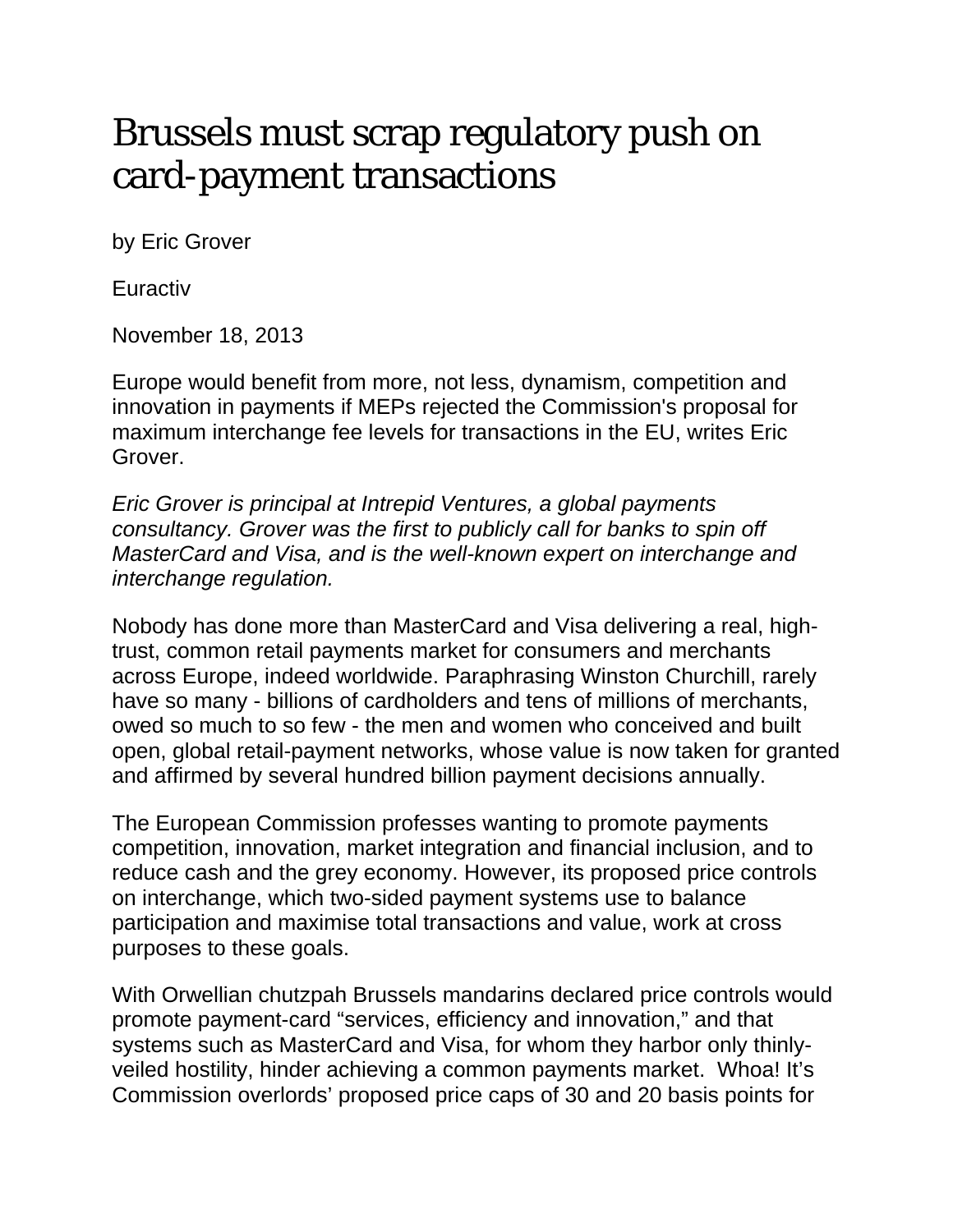credit and debit card interchange respectively that will stymie network competition and innovation, payment-product choice and availability, and increase cash's relative attractiveness.

The critical issue is not whether 30 or 200 basis points is the right level but rather how prices are set: by Brussels central planners or the dynamic voluntary interplay of competing networks, financial institutions, consumers and merchants in the market.

Interchange funds issuer innovation, no-fee cards and benefits most Americans but fewer Europeans take for granted. In the lightly regulated US payments market interchange is higher than in Europe, competition and innovation at every stage in the value chain more intense, and there are more new entrants. In most European national markets it's lower because of weaker network competition and regulatory pressure. Until recently Cartes Bancaires enjoyed a monopoly in France.

In an open and competitive free European market, interchange would be higher than 30 basis points because consumer-payment preferences trump merchants'. Incentivising issuers and consumers to get payment products to the top of wallet is more important to boosting transactions than cutting retailer fees.

In many two-sided markets pricing is asymmetric to maximise total value. In media advertisers pay more than consumers. Google offers free search and charges sellers. Bars sometimes offer free drinks to women but not men.

The Commission preposterously asserted high interchange creates an entry barrier. Achieving payment-system critical mass wouldn't be easy, even if the European Commission itself weren't such a barrier. Confronted with its daunting price controls 24 European banks contemplating launching Monnet balked at pouring billions of euros down a political rat hole.

Cheerleading quixotic continental champions EAPS, PayFair and Monnet, hailing a national e-payment scheme iDeal with weak consumer protection, and flaying MasterCard and Visa, regulators signal in payments Europe is not open for business.

Eurocrats love to define what they do in opposition to America. Instead they could take a cue from an open and until 2011 unregulated payment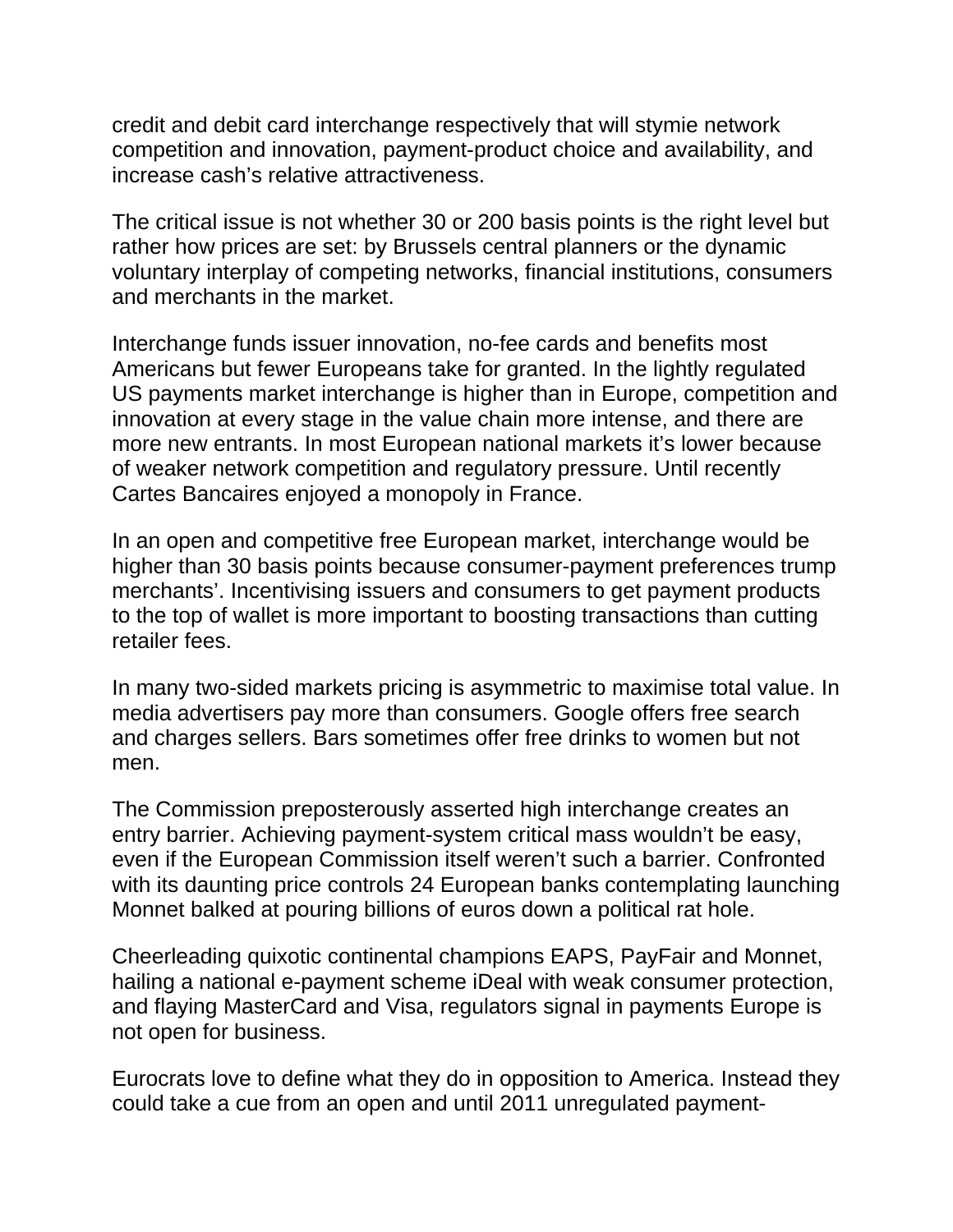network market. Visa, MasterCard, Amex, Discover, Star, NYCE, Accel and PayPal, vigorously compete and it's intensifying. Discover is close to acceptance parity with MasterCard and Visa; Amex reaches merchants generating 90% of card spend; ecommerce phenom PayPal serves the physical point of sale; JCB and UnionPay have unfettered market access.

Brussels should eliminate its menacing regulatory climate and Europrotectionist tone. Notwithstanding American roots, Amex and Discover are plausible aspiring pan-European networks. The savings banks' Eufiserv, PayPal, AliPay, UnionPay, and Europe's third-largest scheme Cartes Bancaires, if it ventured beyond its increasingly shallow French moat, could step up.

Commission central planners won't take a hands-off approach of their own volition.

Brussels soft authoritarians don't brook opposition. Expecting MasterCard to kiss his ring rather than oppose regulation hurting its business, licensees and end customers, Commissioner for Internal Market and Services Michel Barnier lambasted as "unacceptable" its lobbying against being regulated as a public utility. Visa EU also protested but was deemed to have "a much more responsible (i.e. deferential to Brussels) attitude."

In free societies where government is servant not master, with consensual participatory politics, dissent and vigorous public debate are normal and healthy.

Reflecting the belief that the state rather than private-sector enterprises create wealth, Competition Commissioner Joaquín Almunia enthused "..thanks to this new proposal we can create new opportunities..." The attitude exemplifies economist Friedrich Hayek's "fatal conceit" that wise and beneficent central planners can achieve superior results to the market.

Global card networks were the greatest payment innovators of the 20<sup>th</sup> century. Regulators didn't create them. Nor did they create the iPhone, PC, Fedex or Amazon. Regulators can encourage innovation by enforcing a few, simple and transparent rules of the road, playing the role of the night watchman.

Men's views are dictated by what they do. Brussels is a bubble in which everyone's livelihood and status depends on expanded EU power. The